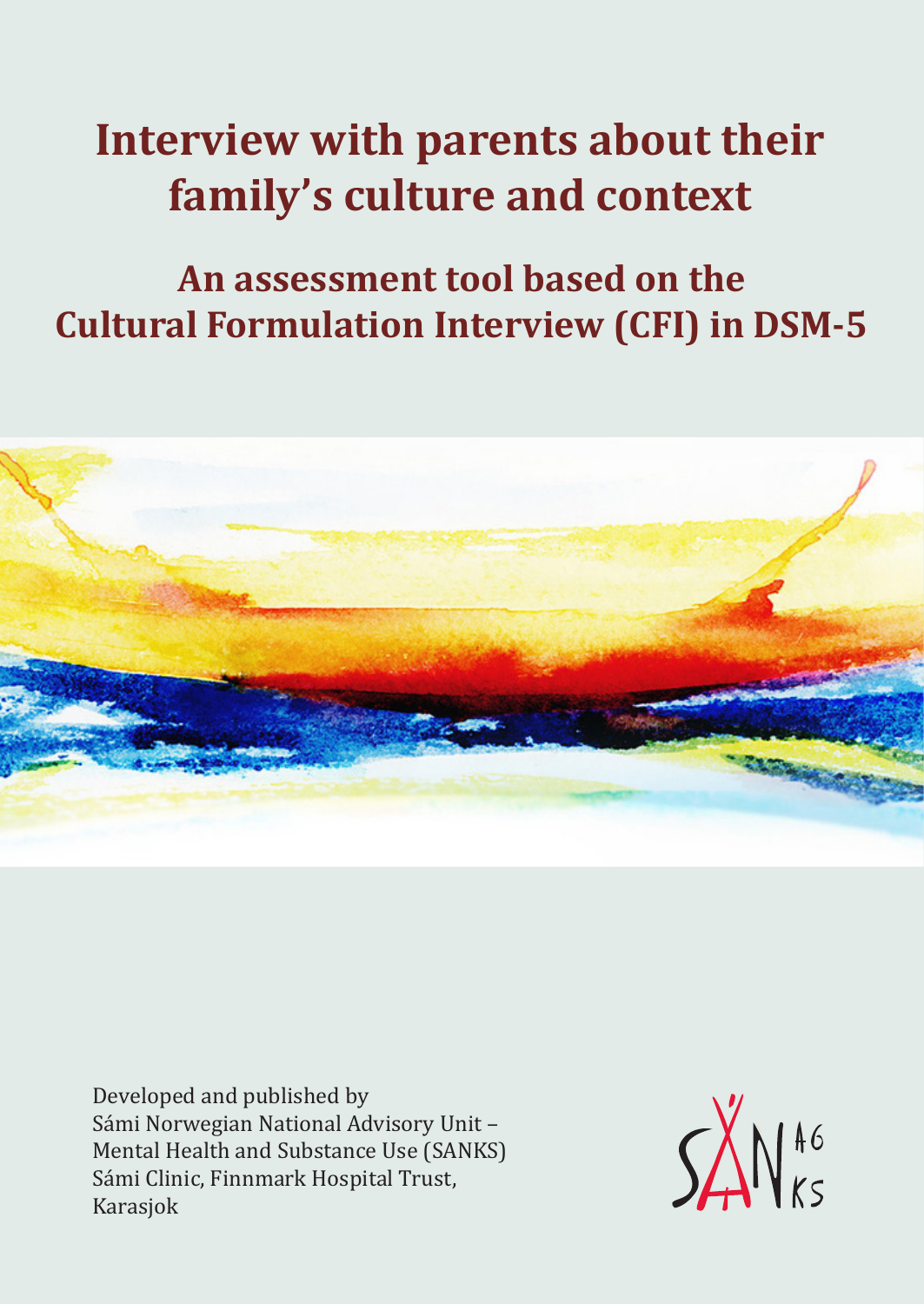### **CONTENT**

| <b>ABOUT THE INTERVIEW</b>                                    | 3         |
|---------------------------------------------------------------|-----------|
| <b>CHAPTER 1:</b><br>THE FAMILY'S DESCRIPTION OF THE PROBLEMS | 4         |
| <b>CHAPTER 2:</b><br>THE FAMILY'S EXPLANATION OF THE PROBLEMS | 5         |
| <b>CHAPTER 3:</b><br><b>SUPPORT AND STRESSORS</b>             | 6         |
| <b>CHAPTER 4:</b><br><b>COPING ALONE AND SEEKING HELP</b>     | 7         |
| <b>CHAPTER 5:</b><br>THE IMPORTANCE OF FAMILY                 | $8 - 9$   |
| <b>CHAPTER 6:</b><br><b>LANGUAGE AND CULTURAL AFFILIATION</b> | $10 - 11$ |
| <b>CHAPTER 7:</b><br>THE PATIENT-THERAPIST RELATIONSHIP       | 12        |

*This assessment tool may be reproduced without permission from SANKS by clinicians and researchers for use with their patients. Copyright© SANKS. All Rights Reserved. For queries about using the interview for other purposes, please contact SANKS.*

#### **Contact information:**

SANKS (Samisk Nasjonal Kompetansetjeneste – Psykisk Helsevern og Rus), Postboks 4, 9735 Karasjok; sanks-postmottak@finnmarkssykehuset.no.

#### **Contact persons:**

Senior Consultant Frøydis Nilsen, Head of Unit, BUP-SANKS; froydis.nilsen@finnmarkssykehuset.no Cecilie Javo, dr.med., Senior Consultant R&D-SANKS; anne.cecilie.javo@finnmarkssykehuset.no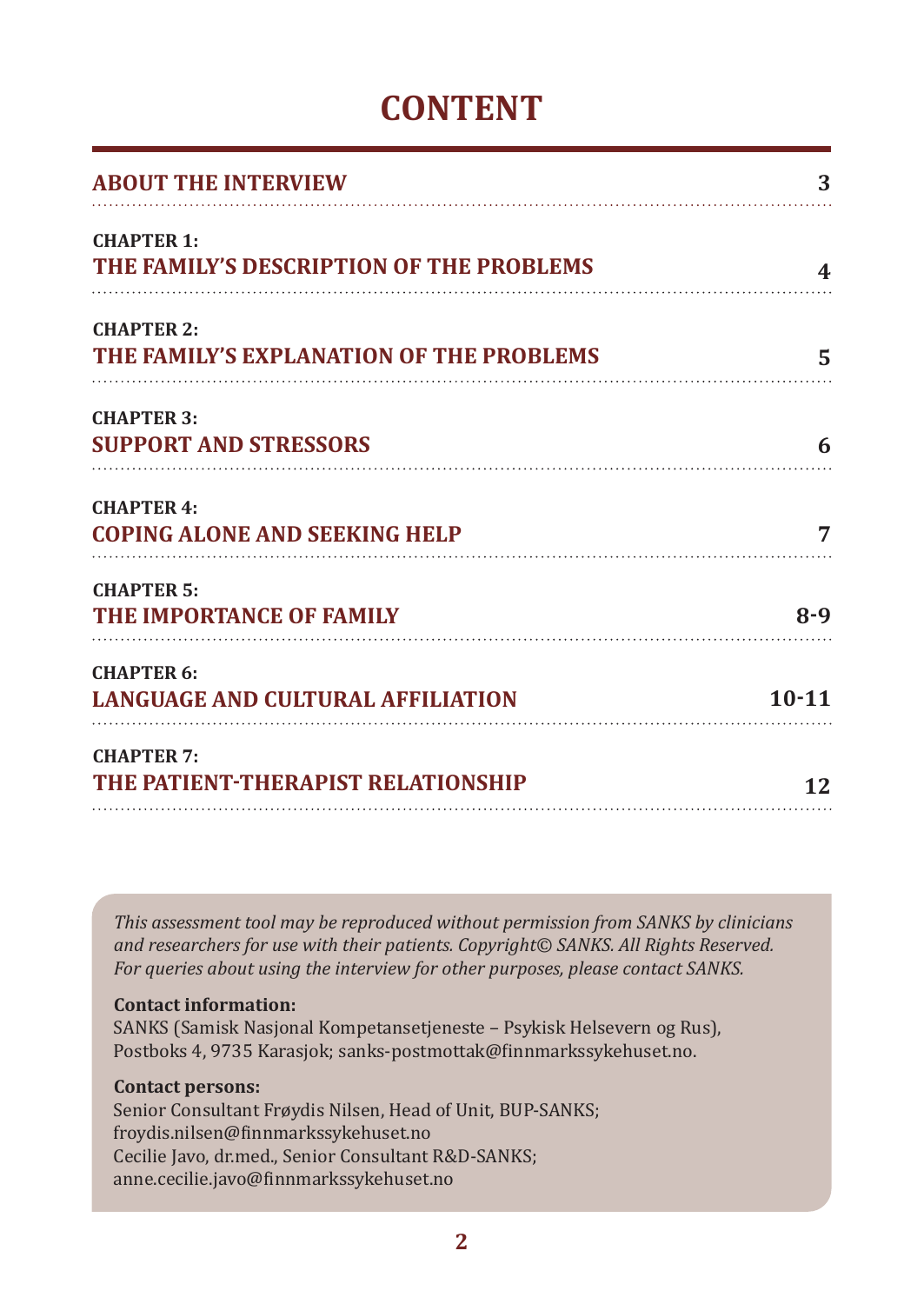## **ABOUT THE INTERVIEW**

A person's cultural background influences how that person explains and manages illness, what they seek help for and from whom. The focus of this parent interview is on culture and context and is intended for use in child and adolescent psychiatry, and other areas. SANKS-BUP (SANKS-Child and Adolescent Psychiatric Outpatient Clinic), Sámi Clinic, Finnmark Hospital Trust has specifically prepared this for the purpose of assessing Sámi patients and other patients from ethnic minorities. The interview is based on the *cultural formulation interview (CFI)* in the Diagnostic and Statistical Manual of Mental Disorders (DSM-5). This interview guide has also been published in Sámi and Norwegian.

The interview can be held during a single parent consultation or it can be divided for several consultations. At SANKS-BUP, for example, some questions are asked during the first consultation, others are asked when taking the child's case history, while questions about family relationships are documented in a third consultation.

Please note that this is a semi-structured interview and not a questionnaire. This means that the conversation should be as natural as possible. When asking the questions, the therapist does not necessarily have to follow the suggested order. The questions serve as a guide so that the therapist can adapt them to the individual family. Follow-up questions should be asked where they are considered necessary.

It is important that the therapist informs the parents about the purpose of the interview before the actual interview starts. Also explain about the theme before each chapter. A suggestion regarding information is provided below. In addition, there is a guide for the therapist for each chapter, with a short description of the purpose and background to the theme.

(Note: The consultation with the parents may take place with both parents present, or with just one of the parents. Feel free to replace the term THE PROBLEMS, which is frequently repeated in the questions, with words that describe the child's problems or the reason for referral).

#### **Suggestion for presentation of the interview to the parents:**

*Today, we are going to have a conversation specifically about your child's cultural background. As therapists, we need to understand our patients' culture and how the environment affects any problems or issues they are experiencing. The conversation will revolve around how you as a family describe and explain your child's problems, whether you have previously sought help, how you have tried to manage these problems and whether your cultural background and environment may have had an influence.*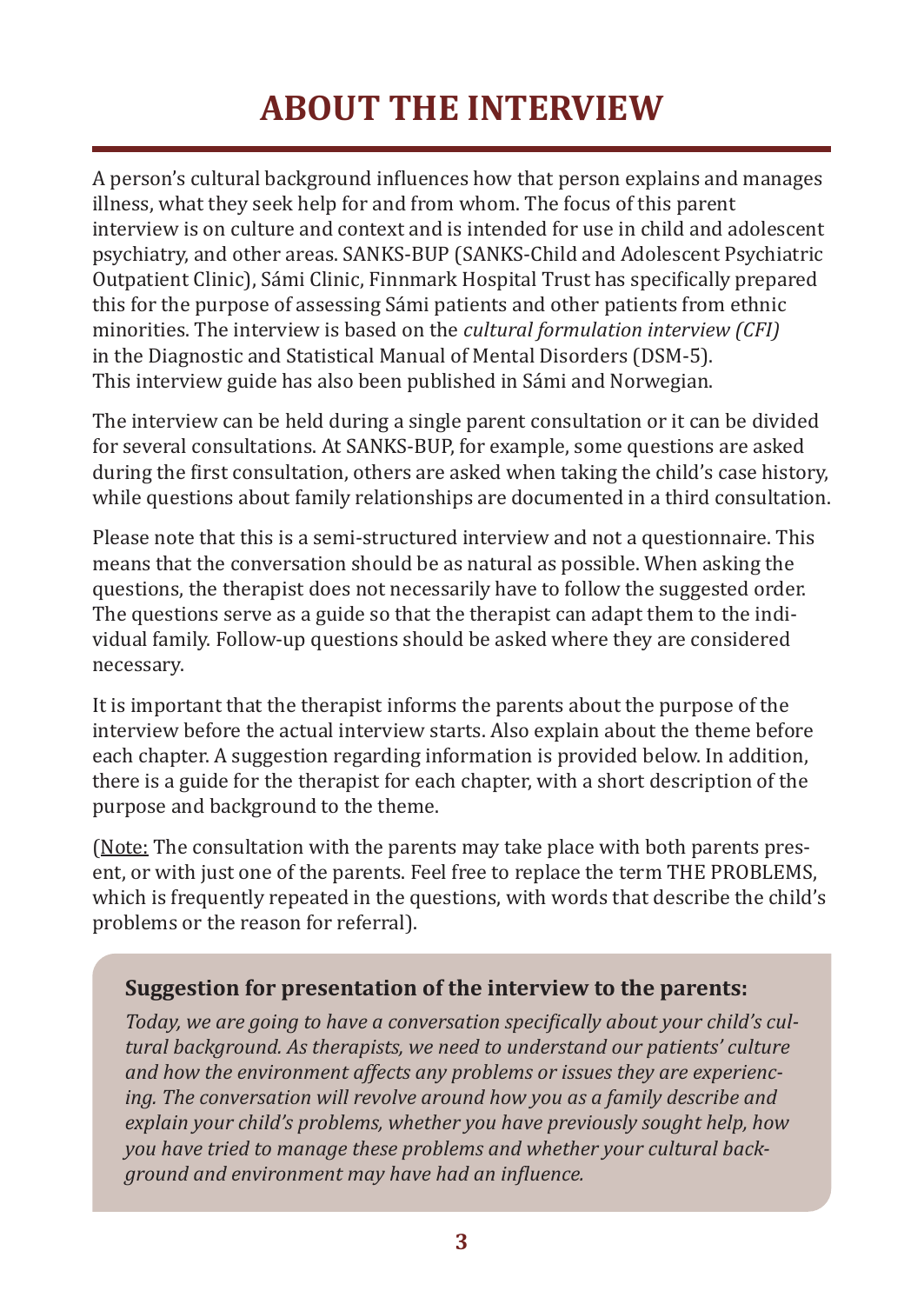### **CHAPTER 1: THE FAMILY'S DESCRIPTION OF THE PROBLEMS**

#### **Guide for the therapist**

*The purpose of this module is to elicit how the parents themselves describe the problems, their experience of the degree of severity, their views on receiving help from BUP and how they explain the problems to members of their social network. The reason behind these questions is that patients and referring bodies may often have different opinions about the problems and the importance of referral. It is particularly important to get the parents' description when the family comes from a minority culture that differs from the majority culture.*

- As a start, I would like you to describe the problems as you perceive them.
- There are often different opinions about a problem, for example about how serious it is. Does this apply to your family? If yes, please give more details about this.
- Was everyone in the family in agreement about getting help from BUP? If no, please give more details about this.
- Do the problems affect the rest of the family? If yes, how?
- What is bothering you the most with regard to these problems?
- How does the kindergarten/school describe the problems, and how serious do they think they are?
- Parents often explain such problems somewhat differently to others in the family and to friends. How do you usually explain your child's problems to others?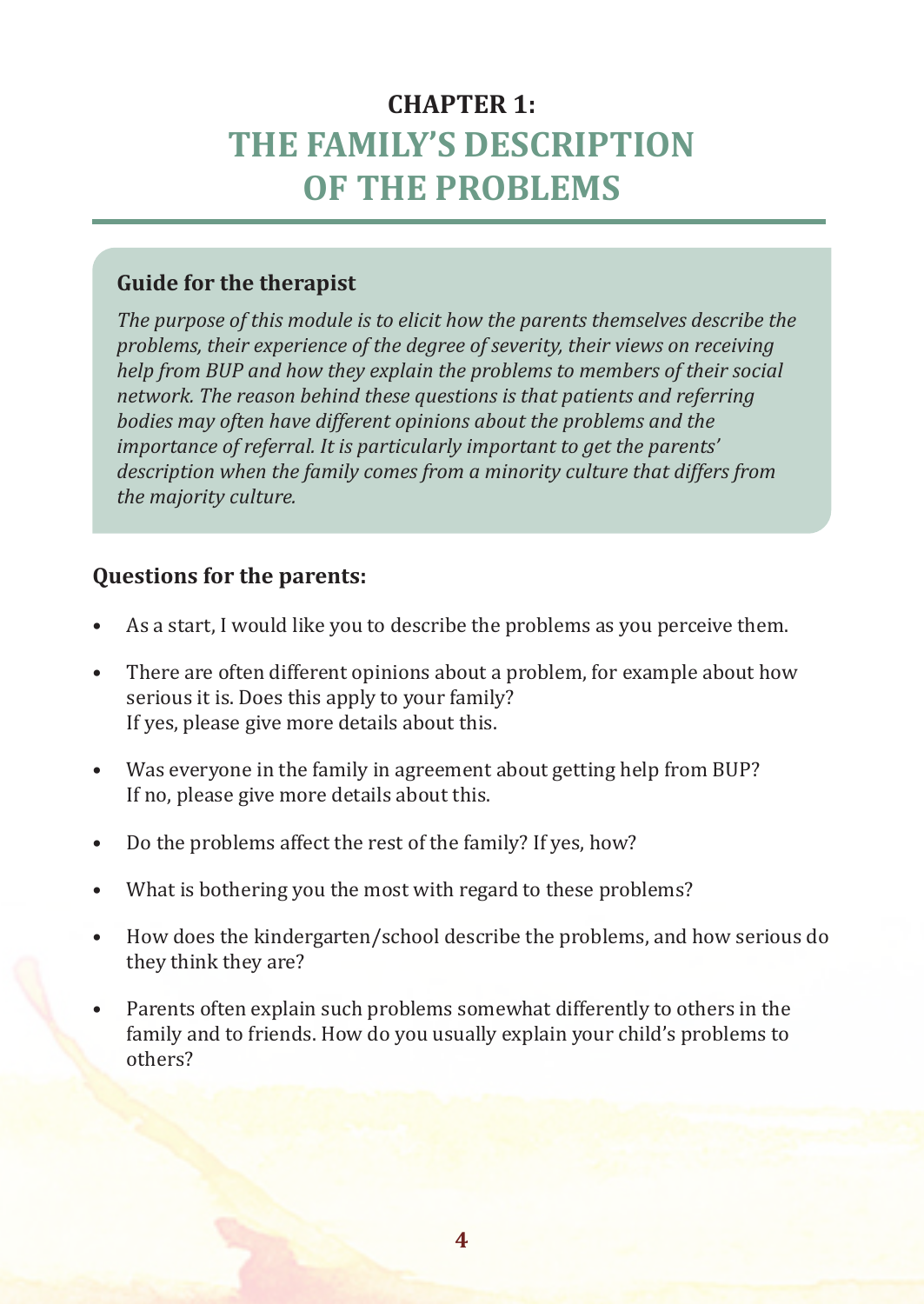### **CHAPTER 2: THE FAMILY'S EXPLANATION OF THE PROBLEMS**

#### **Guide for the therapist**

*The purpose of this module is to elicit the parents' explanation of the problems. This could be different to how others in the family, school and local community perceive them. Note that the parents may give multiple reasons. Some people may feel that the problems are the result of something bad that has happened in their lives, that the problems have been inflicted by others, that they are due to a physical disorder, that they run in the family or that there is a spiritual/existential reason etc.*

*Explanations concerning reasons may have a cultural basis and may differ from the explanation provided by the referring body in the referral letter. It is important to elicit the parental and environmental explanations because they can contribute to a better understanding of the problem and to a stronger therapeutic alliance.*

- What do you think could be the explanation for the problems?
- What does your child and others in the family think is the explanation for the problems?
- What do friends and others in your local community think?
- What does the kindergarten/school think is the explanation for the problems?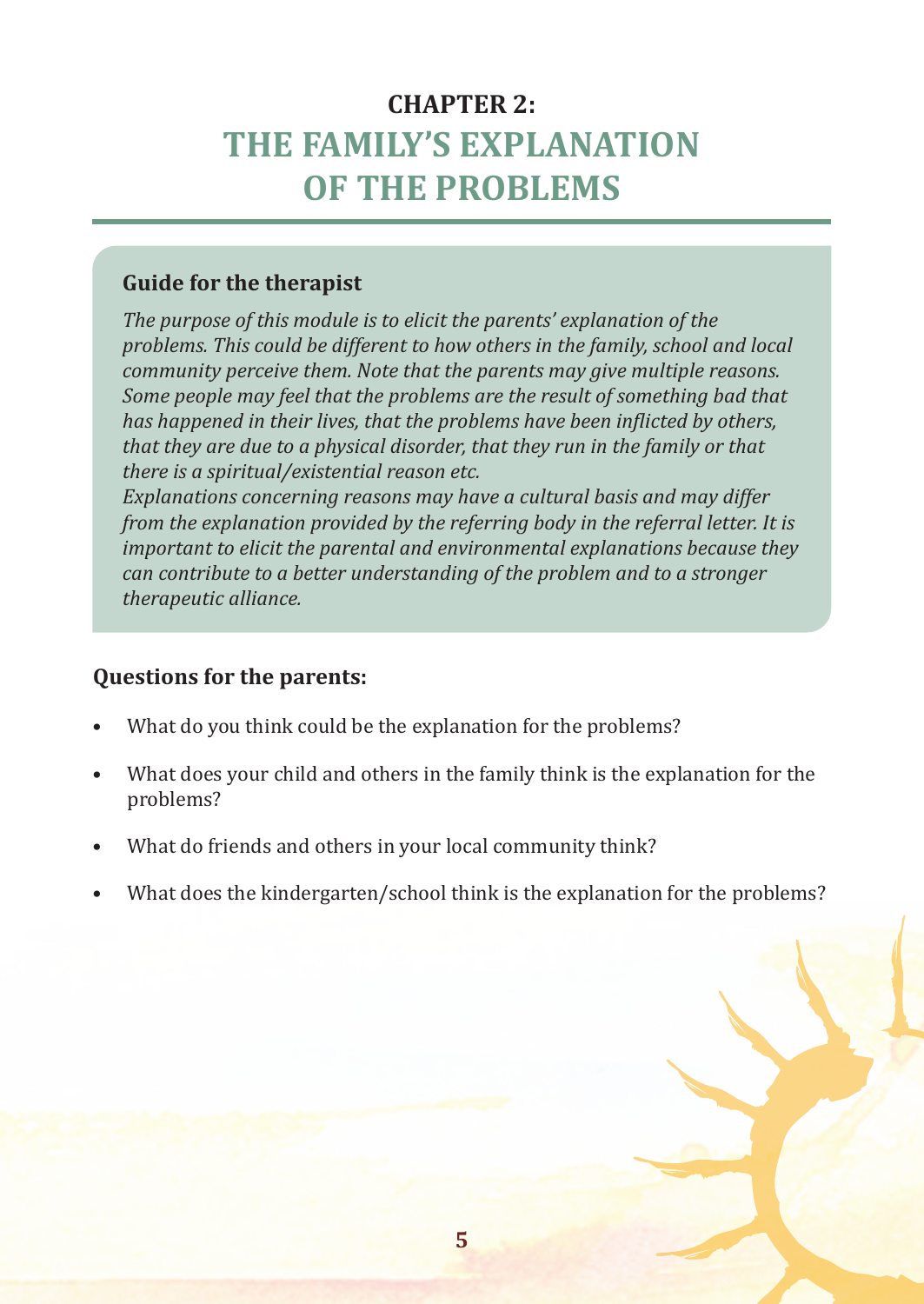### **CHAPTER 3: SUPPORT AND STRESSORS**

#### **Guide for the therapist**

*The purpose of this module is to examine the social/cultural context in which the family is living, how their local community are supporting them and any stress that they are under. This information will make it possible to frame the problems in a broader social/cultural context.*

- Is there anything in the kindergarten/school or in your child's circle of friends which affects the problems? If yes, in what way?
- Is there any stress in the family or in your environment that is making these problems more difficult to manage (e. g. marital or relationship problems, financial difficulties or discrimination)? If yes, what is it?
- Have you had help from others in the family or from friends or others that has made the situation easier? If yes, what type of help and from whom?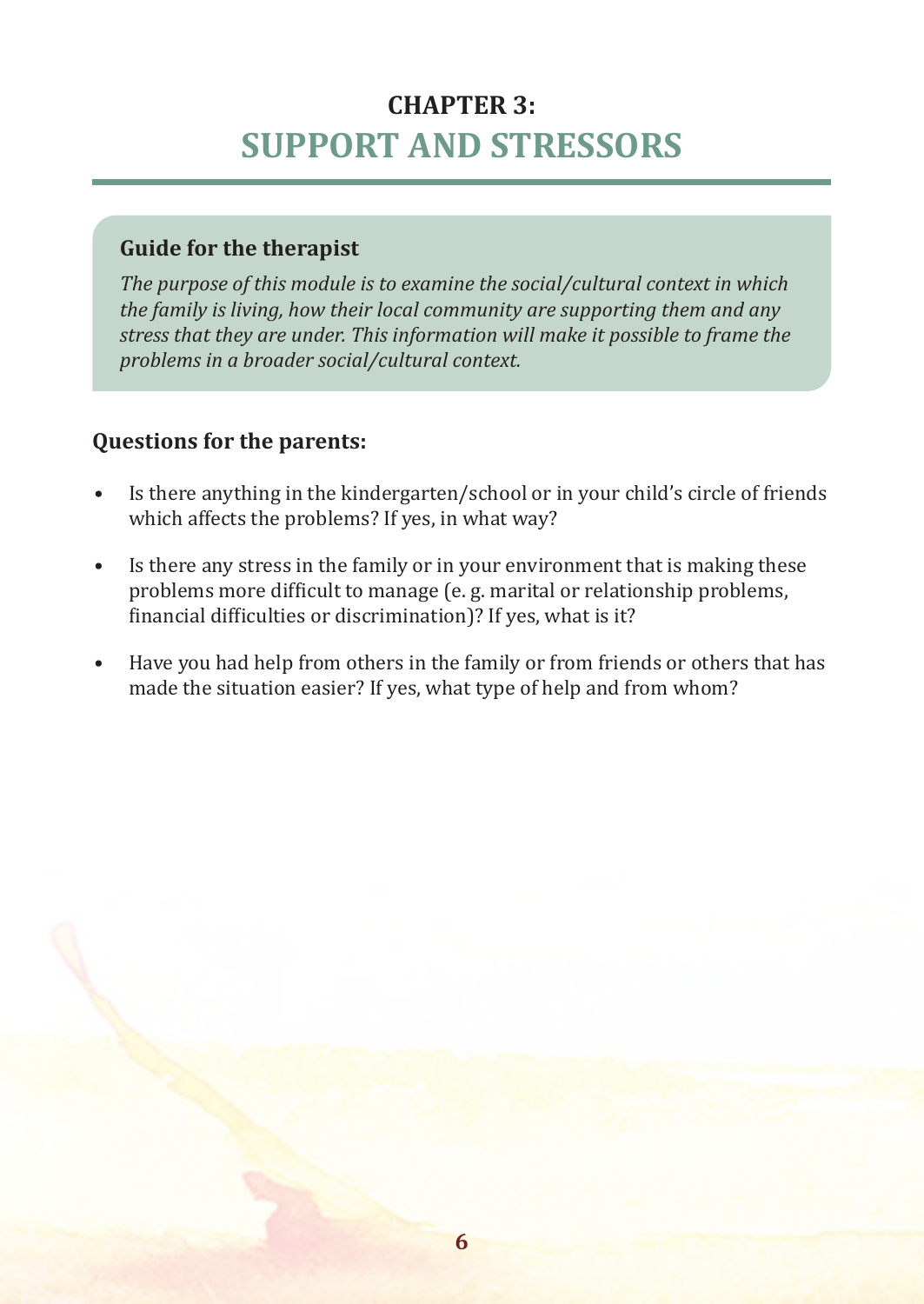### **CHAPTER 4: COPING ALONE AND SEEKING HELP**

#### **Guide for the therapist**

*The purpose of this module is to elicit the parents' methods of coping with the problems. Different cultures have different coping mechanisms. These questions explore previous as well as current attempts to get help, their access to health services, cultural and language barriers related to their contact with the health services, attitudes towards and expectations of the health services, any perceived benefits, and the use of traditional healers or religious leaders (e.g. a pastor in a Laestadian church).*

- How have you tried to deal with these problems?
- Have you previously tried to get help? If yes, what type of help or advice did you get?
- Has it been difficult to get the help that you needed (e.g. because of language issues or a lack of cultural expertise in the treatment service)? If yes, please describe.
- Have you contacted other persons outside of the health services, e.g. healers, a priest or others? If yes, what type of help did you get?
- Is religion or faith important to you and the family? If yes, please describe.
- What type of help or treatment did you find most useful? What was not useful?
- Now that you are here, what are your expectations of the type of help you can get?
- Are there any other types of help that you or others (family, friends, others) believe will be useful for you in the current situation? If yes, please describe.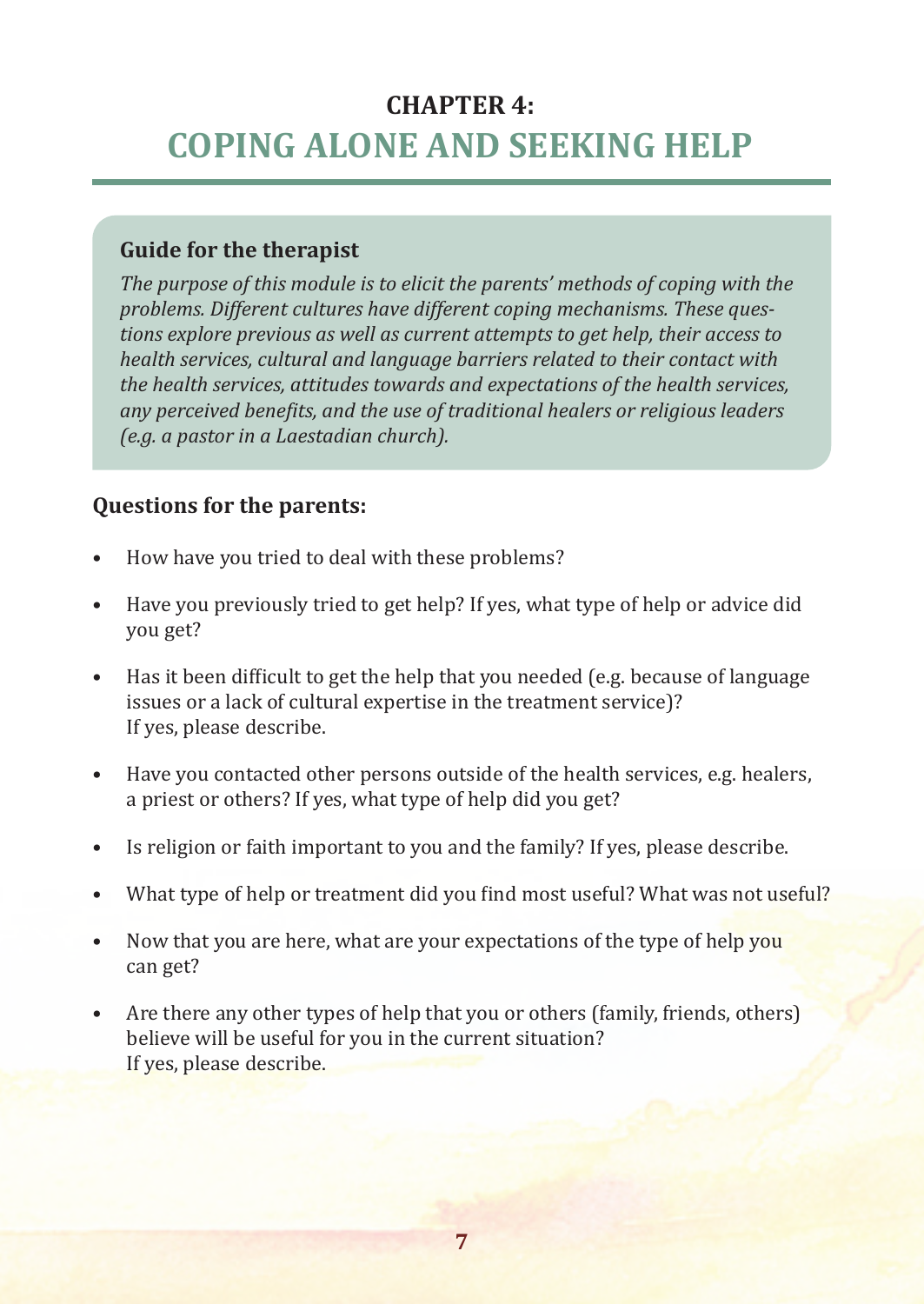### **CHAPTER 5: THE IMPORTANCE OF FAMILY**

#### **Guide for the therapist**

*The purpose of this module is to examine the family structure, power relations within the family, the family's livelihood and the family's social network. Furthermore: openness/taboos around mental health problems, the child's relationships with and attachment to others in the family, and the family's resources. The questions about child-rearing are essential in gaining an understanding of the family's cultural norms and values. The module includes questions about rules and routines, behavioral control methods and care/closeness. Finally, the parents are asked to reflect on their own upbringing compared with how they are raising their child; this can provide information about the aspects of their culture's traditional methods of child-rearing that are still practised and the extent to which new attitudes and practices have taken over.*

*Regarding indirect control methods: In some cultures, e.g. in the Sámi culture, indirect methods of communication are often used. Instead of telling a child directly what they should or should not do, parents might use indirect methods of regulating their child's behavior. One example of an indirect method that the Sámi have used in their child-rearing is 'narrideapmi', which can be translated as 'good-natured teasing'; this enables the child to understand what they should or should not do without telling them directly.*

#### **Questions for the parents:**

- How many family members do you have in your family? (single parent/nuclear family/extended family/relatives) (Remember to ask about godparents, male or female namesakes).
- Do you think that your child's ways of behaving resemble those of anyone else in the family?
- Is your family involved in primary sectors such as reindeer herding, agriculture, fishing or a combination of these? If yes, how does this affect your way of life/everyday life? Could this way of life have a positive or negative impact on the problems?
- How would you describe the family's social network (relatives, acquaintances and friends)?

#### **Family relationships and sense of belonging within the family**

- Have you been able to talk to anyone in the family about these problems? If yes, to whom?
- How would you describe the relationship you have with your child? What about the relationship between your child and other members of the family?
- At present, what  $person(s)$ in the family is your child most closely attached to?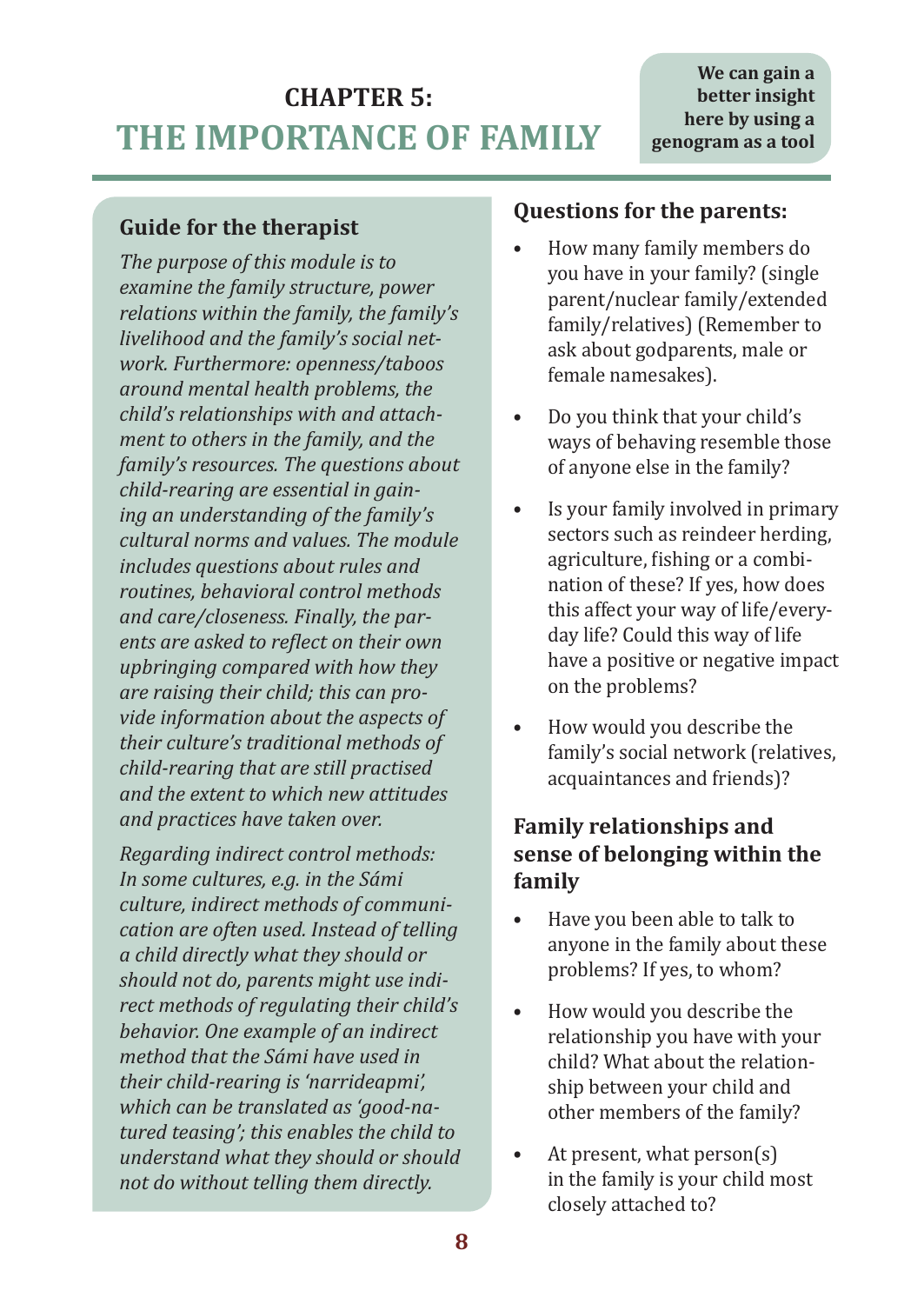### **The family's resources**

- What are the family's strong points?
- What are the child's strong points?

### **Child-rearing**

- Who in the family takes part in child-rearing (e.g. grandparents, godparents, others in the family or the extended family) and how?
- Who has the most say in the child's upbringing—is there someone in the family who makes more decisions than others?
- Are there any conflicts or disagreements in the family as to child-rearing (e.g. parental disagreement, or disagreement between mother's and father's family)?
- What kind of rules and routines do you have for your child (e.g. relating to mealtimes, bedtime, time spent indoors, screen time, homework)?
- Many parents sleep in the same bed as their children. What do you do in your family?
- Does your child have any set tasks to do in the house (e. g. tidying their room, emptying the dishwasher), and do you think that your child should have tasks to do at home?
- As part of child-rearing in your family, do you have different norms and rules for girls and boys, and if so, what are they?
- How do you get your child to do what you would like him / her to do (direct or indirect control of child behavior such as teasing (in Sámi: 'narrideapmi')? Remember also to ask if there are other methods that grandparents and other adults in the family use).
- What do you do to stop your child if his / her behavior is unacceptable (e.g. explain, speak firmly to them, isolate them/give them a 'time out', physical punishment)?
- What do you do to comfort your child when he / she is sad?
- What do you do with your child when you want to enjoy and have fun?
- he way children are raised often changes from one generation to the next. Have the ways in which you, yourselves, were raised had any impact on how you raise your own child? If yes, please give more details about this.
- What do you emphasise the most in your child-rearing, and what would you say is your goals?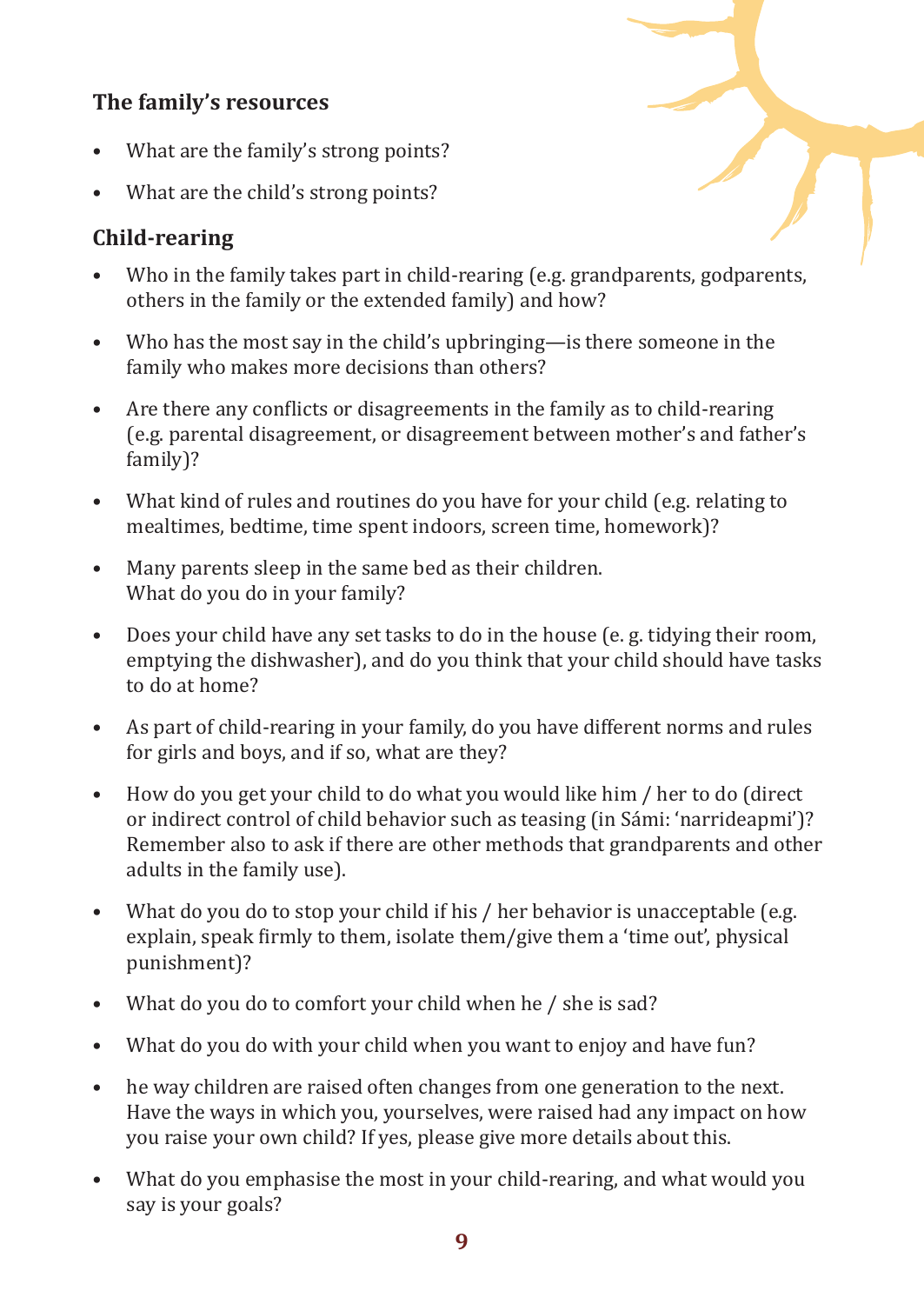### **CHAPTER 6: LANGUAGE AND CULTURAL AFFILIATION**

#### **Guide for the therapist**

*This module focuses on the parents' and the child's cultural identity and particularly emphasises documentation of the family's language and cultural affiliation. It is also important to find out whether any past history of "Norwegianization" and possible historical trauma may have affected the parents in their role as parents. Also be aware of any current experiences of cultural discrimination and -bullying and the subsequent impact on the family and the child's problems.*

#### **Questions for the parents:**

#### **The family's language and cultural affiliation**

- What language do you speak within the family? (Maybe draw a "lingogram"/language map)
- Do you, the parents, come from the same or from different cultural backgrounds? If your cultural backgrounds are different, does this have any impact on your child (e.g. with regard to the language you choose to speak, customs and traditions, family activities)?
- How would you describe your affiliation with your own (original) culture?
- Have you experienced cultural discrimination, or have you had other negative experiences because of your family's cultural background? Positive experiences? Is it possible that such experiences could have had a bearing on the problems?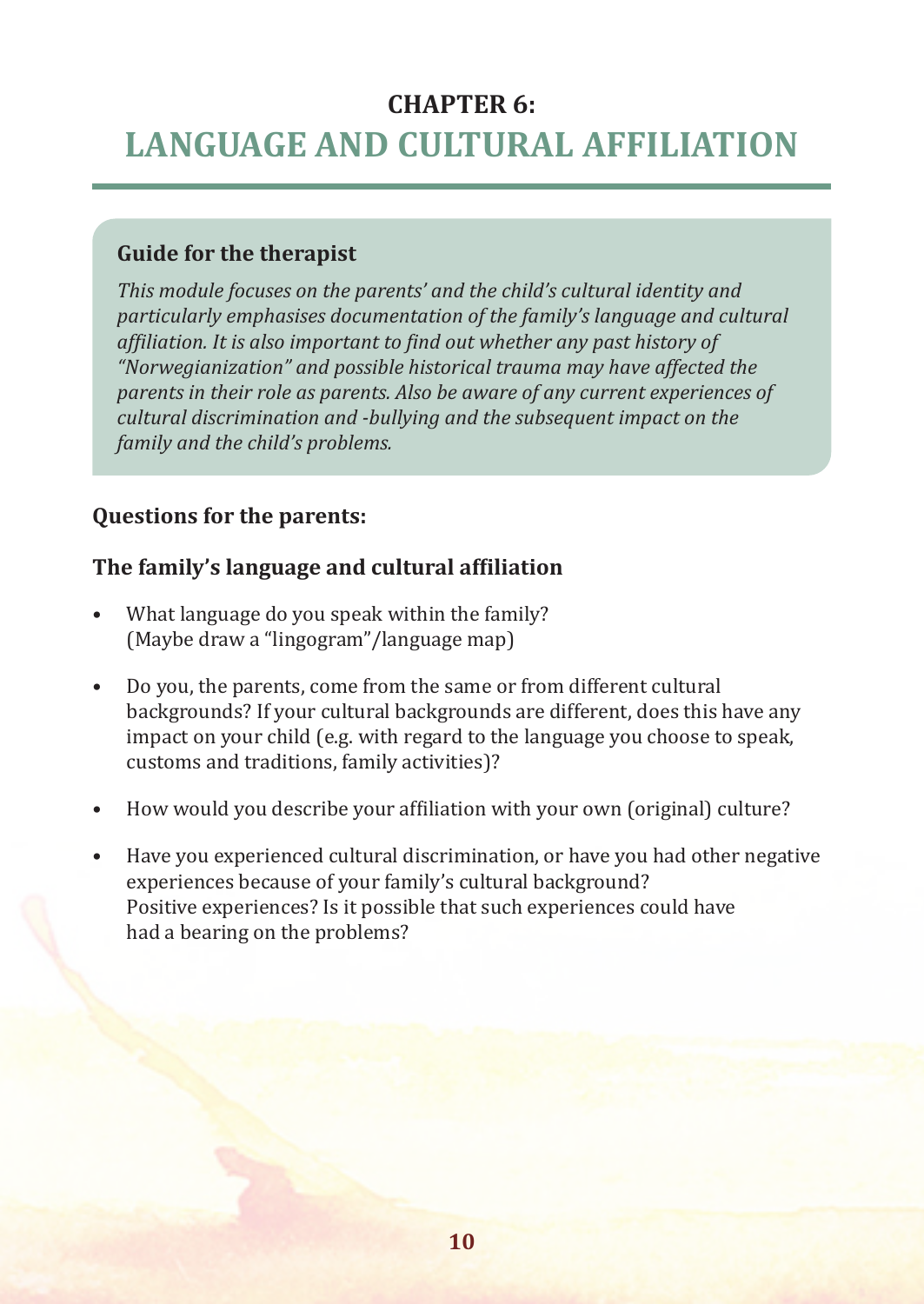#### **The child's language and identity (apply to Sámi families, but may be adapted to other minority groups)**

- Is the language spoken in your child's kindergarten/school Sámi or Norwegian?
- How is your child's Sámi background catered for in the school/kindergarten?
- Do you do anything in particular to improve your child's Sámi language skills, and if so, what?
- Are there other things you do to strengthen your child's sense of belonging to the Sámi culture (e. g. traditional Sámi food, nature trips, hunting, fishing, Sámi clothes/crafts)?
- Has your child experienced bullying or exclusion because of its Sámi background?

#### **Historical trauma and discrimination (apply to Sámi families, but may be adapted to other minority groups)**

- When you look back at your family history, has the "Norwegianization" policy affected your family (e. g. previous boarding school experiences and ethnic discrimination)?
- If yes, has it affected your own lives (e. g. boarding school, relationships with parents, siblings or others close to you who you have been separated from)?
- Has your family been affected by trauma after the war?
- If yes, do you think that this has had any impact on your self-esteem or mental health?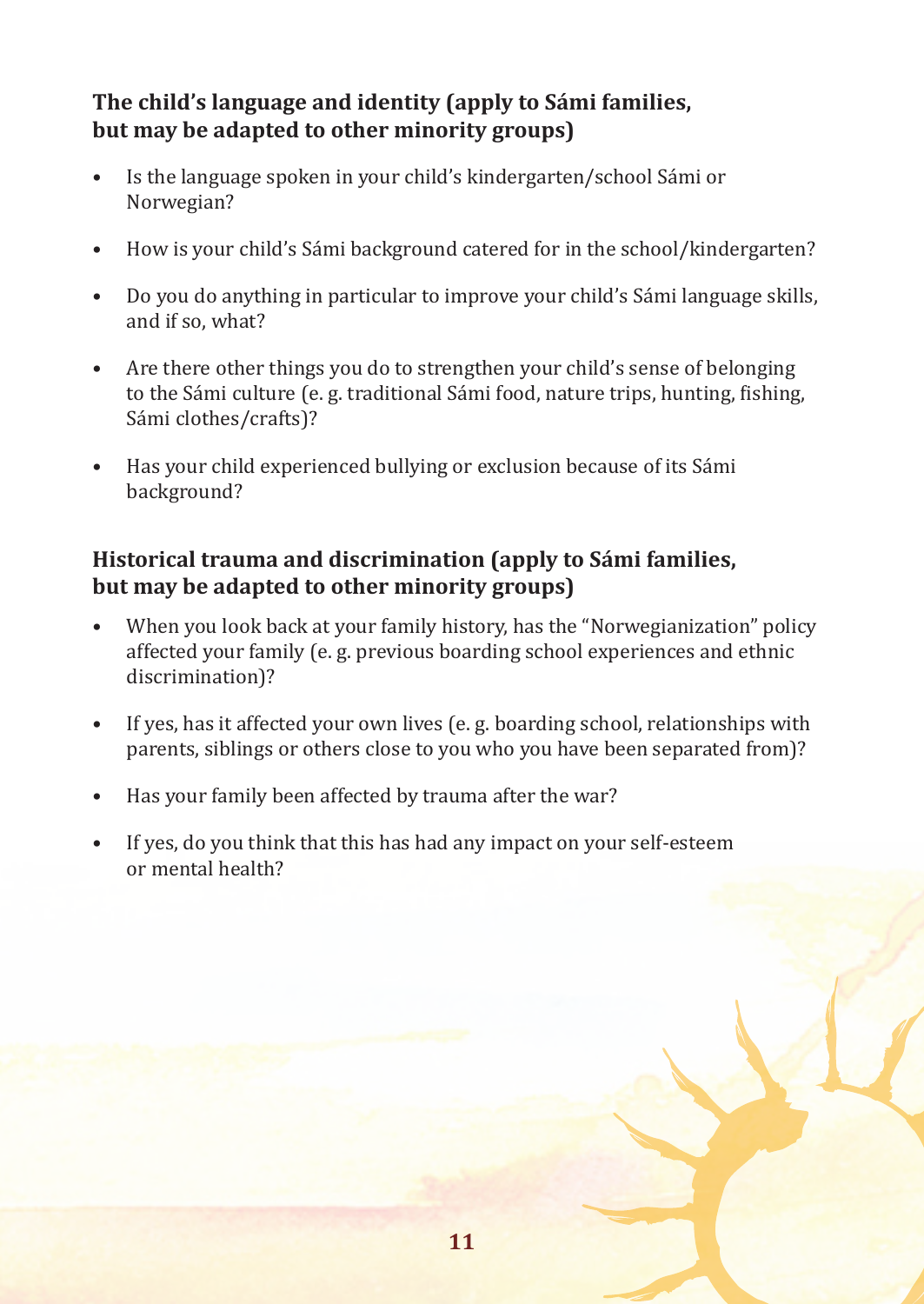### **CHAPTER 7: THE PATIENT-THERAPIST RELATIONSHIP**

#### **Guide for the therapist**

*The purpose of this module is to elicit possible concerns that the parents have about language barriers or cultural differences during the sessions, which could undermine their trust and communication. The conversation should end with the parents being allowed to evaluate its benefits.*

- If the patient and the therapist come from different cultural backgrounds or have different expectations of treatment, misunderstandings may sometimes occur. Were you concerned about this, and is there anything we can do to provide the sort of treatment that you feel your child needs?
- And finally, could you please describe how you have experienced this conversation? Was there anything you found difficult or not very helpful? What in your opinion was most helpful?